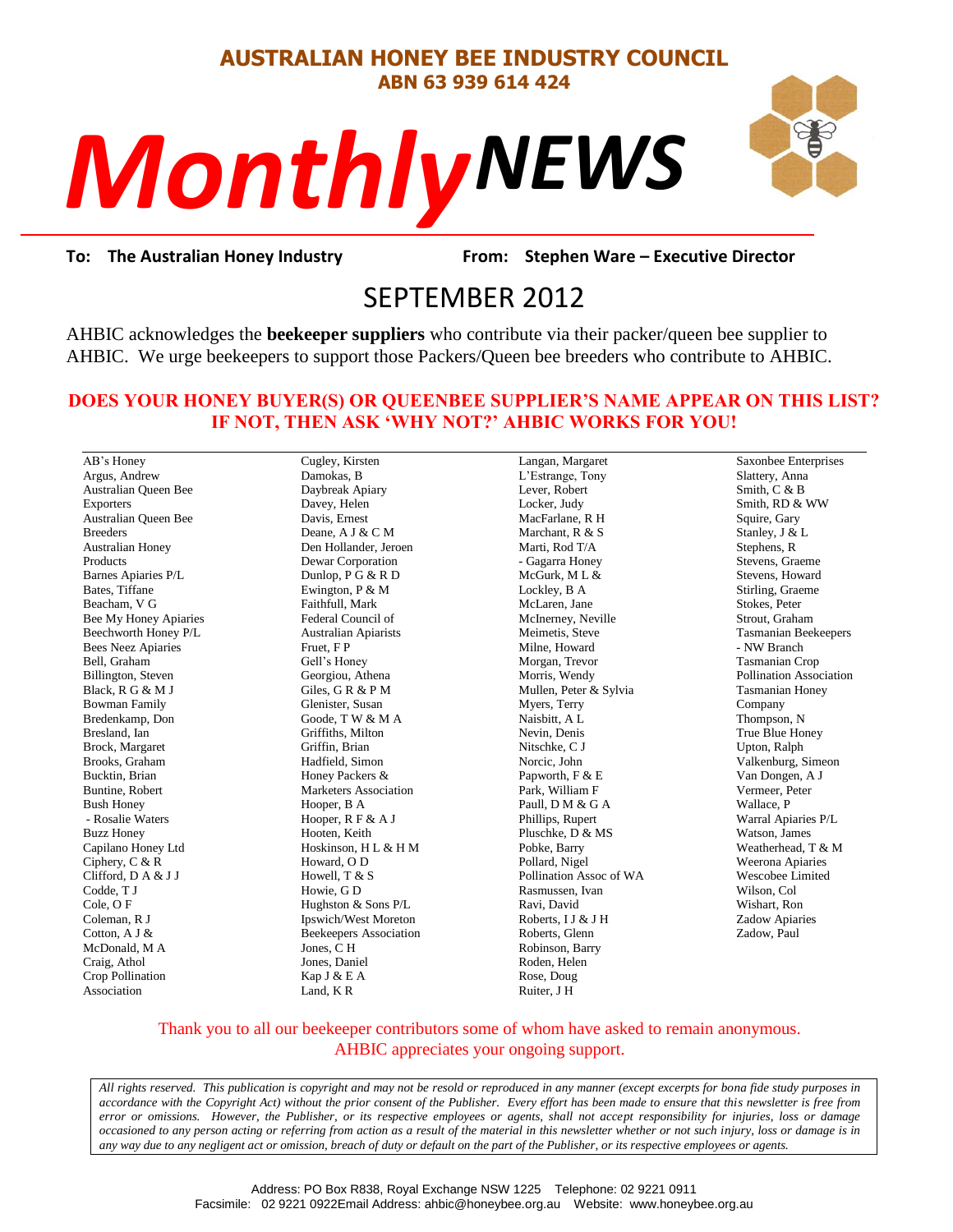*The following provides a brief outline of AHBIC activities over the past month and matters of interest to industry, naturally if you should seek any further clarification please do not hesitate to contact the AHBIC office.*

#### **UPDATE AHBIC ACTIVITIES**

The following is a brief summary of outcomes and initiatives taken in the last month:

- Submissions have now been made to parliamentary enquiry in NSW on Public Land Use. Apart from the submission AHBIC has also offered to appear before the enquiry.
- AHBIC among others has continually requested Government to look at the impact of neonicotinoids on bees and at last APVMA have announced they will review the issue.
- A number of meeting are/have been scheduled/continued this month and include:
	- Animal Health Australia
	- Food Safety and Residue Committee
	- B-Qual Australia
	- AHBIC Executive
- Submissions have also been made on the following subject areas:
	- The Chinese Honey Standard
	- GMO's
	- Australian Honey Standards

#### **CHANGES TO AUSTRALIAN PESTICIDES & VETERINARY MEDICINES AUTHORITY (APVMA) CORPORATE STRUCTURE**

From Monday 3 September 2012, Mr Neville Matthews (currently General Manager, Better Regulation Taskforce) will be returning to his substantive position as Program Manager, Regulatory Strategy and Compliance Program. Dr Simon Cubit (currently Acting Program Manager, Regulatory Strategy and Compliance Program) will return to his substantive position as Manager, Public Affairs.

#### **APVMA TO REVIEW SCIENCE ON PESTICIDES AND BEE HEALTH**

Concerns in Europe and the USA about the potential for insecticides to impact on the [health of honey](http://apvma.us2.list-manage2.com/track/click?u=f09f7f9ed2a2867a19b99e2e4&id=7b1b93dfe7&e=860b229471)  [bees and other insect pollinators](http://apvma.us2.list-manage2.com/track/click?u=f09f7f9ed2a2867a19b99e2e4&id=7b1b93dfe7&e=860b229471) have created some anxiety among Australian beekeepers who have noted that many of the neonicotinoids used overseas are also used here. Of particular interest is whether a particular class of insecticides, the neonicotinoids, might have sub-lethal effects on bees, which may reduce their ability to pollinate plants and produce honey.

Accordingly, the APVMA has commenced an investigation of the scientific literature to determine whether:

- use of neonicotinoids in Australia presents any more of a risk to honey bee health than other pesticides that have been in use for many years
- current APVMA data requirements for testing of insecticides are adequate to address any potential effects of neonicotinoids on bees.

The outcomes of our investigation will be published by early 2013.

*Importantly Canadian authorities have likewise agreed to investigate and we reproduce the following article from Hive of the Canadian Honey Council.*

#### **CANADA - SEARCHING FOR ANSWERS TO HONEY BEE POISONING!**

After devastating hive loss due to acute poisoning symptoms, Ontario bee keepers were relieved to hear of Health Canada's decision to re-evaluate neonicotinoid insecticides.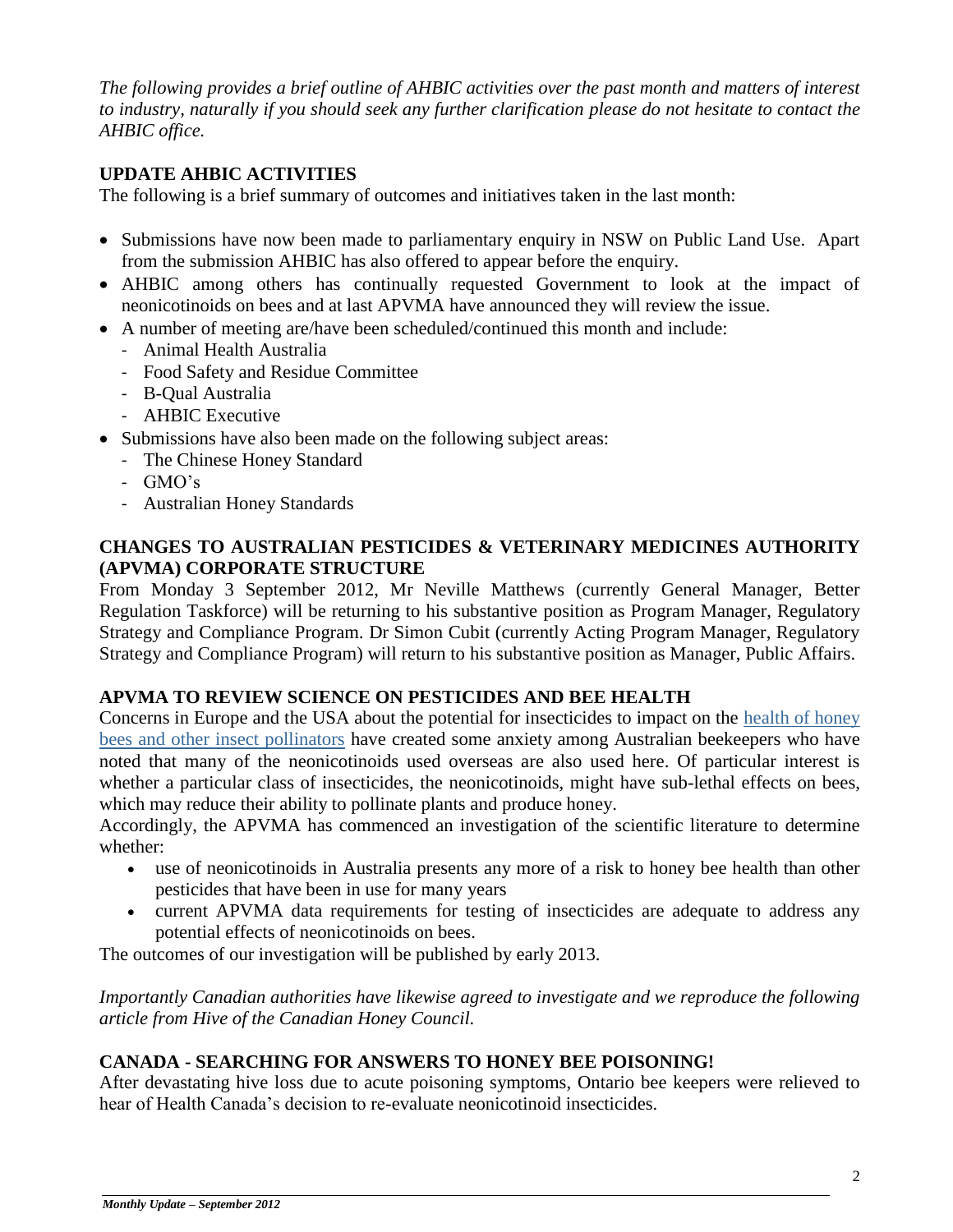Given the high number of reports of acute poisoning, and with lab results indicating the presence of Clothiandin, Ontario Beekeepers are pleases with Health Canada's initiative to re-evaluate nitroguanidine neonicotinoid insecticides and associated products.

Over the last six weeks, reports have been received throughout Southwestern Ontario of honey bee poisoning. Symptoms ranged from unusually high numbers of dead or dying honeybees in front of hives to complete beeyards being depopulated.

With these numerous reports being received the Ontario Beekeepers Association (OBA) executive contacted various government agencies and chemical companies to ensure their awareness and involvement. Professional testing and research is being provided on the poisoning. The OBA-Technology Transfer Program is working with these agencies to ensure all pertinent data and samples are available. Beekeepers are searching for answers.

Nitro-guanidine neonicotinoid is widely used in agriculture, including soil applications, seed treatments, as well as foliar and greenhouse uses. OBA recognises thanitroguanidinet neonicotinoid are widely used by agriculture neighbours. As stated by OBA President, Mr John Van Alten, " we want a workable solution for all our partners in agriculture, but not at the expense of pollinators. We need to ensure that non target insects are not negatively affected by the use of these chemicals."

The Ontario's Beekeepers Association, established in 1881, is one of the oldest established farm organisations in Ontario. It is incorporated under the Agricultural and Horticultural Organisations Act (1987). The OBA's mission is to ensure a thriving and sustainable beekeeping industry in Ontario.

#### **NEW GRAZING LIVESTOCK PRODUCTION BIOSECURITY MANUAL**

A new National Farm Biosecurity Reference Manual for Grazing Livestock Production has been produced by Animal Health Australia (AHA). It is the latest in a series of industry biosecurity manuals published by the AHA in conjunction with its industry members. Livestock industries covered by this latest manual include all grazing species such as sheep, beef, alpacas and goats.

The biosecurity principals outlined are equally applicable whether the business is producing meat, milk or fibre. The manual clearly describes voluntary on-farm biosecurity measures which are simple and inexpensive to implement and help protect the animals from infectious diseases.

#### **HONEYBEE R&D NEWS**

#### **Honeybee Advisory Committee (HAC)**

The process to appoint two members to the Honeybee Advisory Committee (HAC) has been completed. Ben Hooper and Ben Oldroyd were the successful applicants. Ben Hooper is a commercial beekeeper from South Australia, a Nuffield scholar with experience in studying pest and disease management of honeybees and member of the South Australian Apiarists' Association's executive. Ben Oldroyd has been reappointed to the HAC. Ben is a Professor at Sydney University and leads a research group focusing on honeybee biology. I welcome both Bens to the Committee.

This also marks the retirement of Bruce White from the Committee, after 6 years as a valued Committee member. Bruce was recently awarded an OAM for his services to the Australian beekeeping industry, recognition by the wider community of the dedicated service Bruce has given over a long period of time.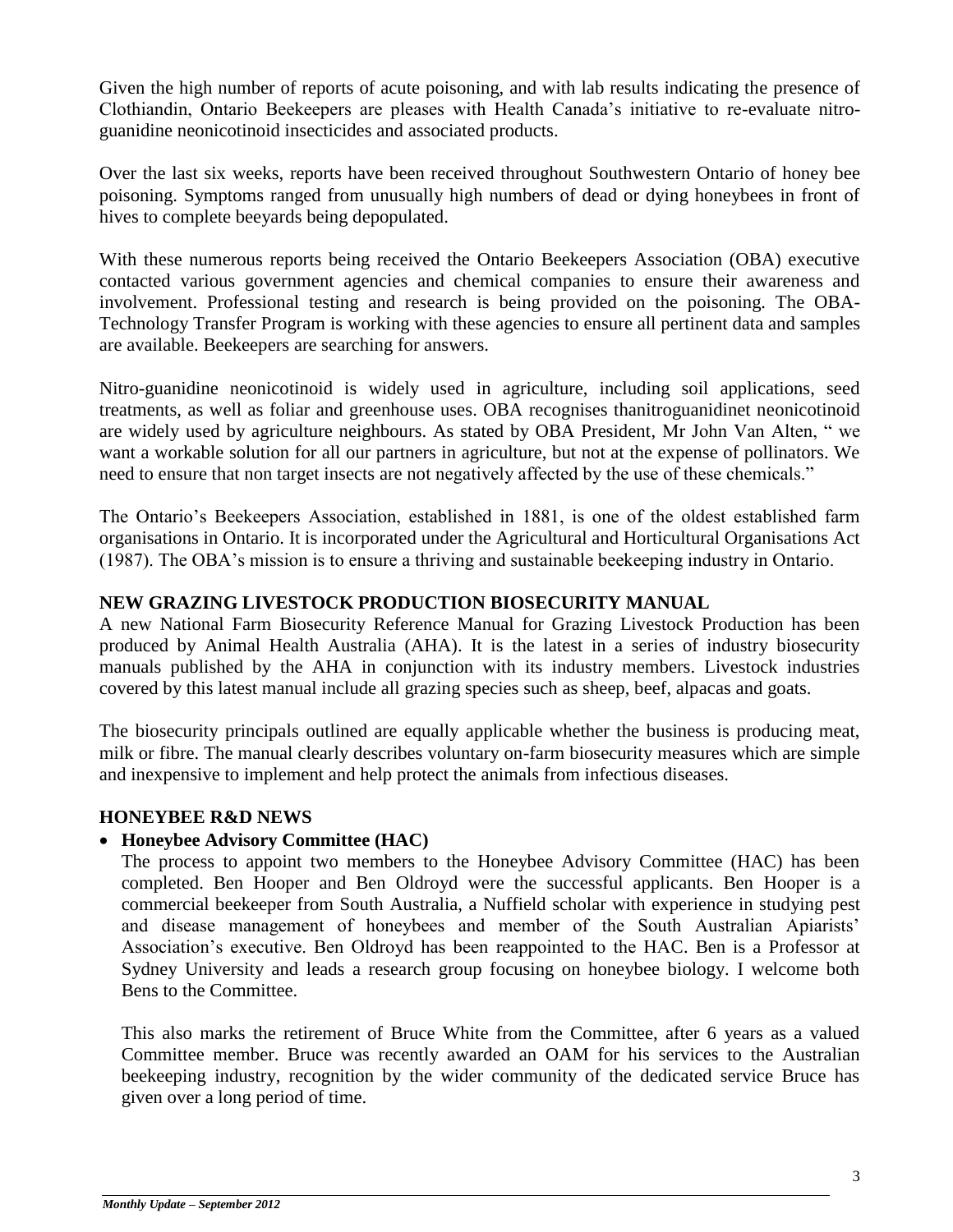#### **Asian honeybee**

Five Asian honeybee related projects are to be funded by industry as voluntary contributions outside the levy as part of the Asian Honeybee Transition 2 Management Program. These are:

- Inter-specific matings between *A cerana* and *A mellifera*? Ben Oldroyd
- Development of an attractant specific to *A cerana* Java David Guez
- Establishing the disease status of *A cerana* Java strain in the Cairns region John Roberts
- A strategy to address concerns of countries that import Australian honeybees Michael Clarke
- Risk assessment of ports for bee pests and pest bees Simon Barry

### **Preparing for Varroa – Preparing for Varroa – How susceptible are Australian honey bee stocks? Project summary**

**Free (2 pages) Code:** 12-054 **Author(s):** Ben Oldroyd **Published:** 25 Jun 2012

One of the greatest threats to Australian honeybees is the exotic mite *Varroa destructor*.

The mite infests the brood cells of bees, weakening the pupae and making it susceptible to viral diseases. Varroa is present in all beekeeping countries worldwide, with the single exception of Australia.

Where Varroa is present, it devastates hives, and requires intensive treatment with miticides to manage mite populations. What level of resistance do Australian bees have to Varroa?

As part of this project, seven lines of Australian and three lines of American honeybees were evaluated for their resistance to the parasitic mite Varroa destructor. The evaluation shows that Australian stocks lack resistance to Varroa, and that an incursion of Varroa would have catastrophic effects.

#### **DAFF - NOTIFICATION OF IMPORTATION OF QUEEN HONEY BEES: FINAL POLICY REVIEW**

DAFF had advised that Animal Biosecurity Branch have released the DAFF Biosecurity Advice 2012/19 '*Importation of queen honey bees: Final policy review'.*

The document is at the following web address: [http://www.daff.gov.au/ba/reviews/final-animal/honeybees/ba2012-19-final-review-importation](http://www.daff.gov.au/ba/reviews/final-animal/honeybees/ba2012-19-final-review-importation-queenhoneybees)[queenhoneybees](http://www.daff.gov.au/ba/reviews/final-animal/honeybees/ba2012-19-final-review-importation-queenhoneybees)

#### **Overview:**

This review assessed the biosecurity risks to Australia of the importation of queen honey bees (*Apis mellifera*, the European or western honey bee). All disease agents, pests and species of concern were assessed, including those that have emerged since the original policy for the importation of honey bees was developed in the 1990s. It provides risk management options to reduce identified risks to a level consistent with Australia's appropriate level of protection (ALOP).

A draft review of the import policy for queen honey bees was released on 29 February 2012 for 60 days stakeholder comment. This was extended to 14 May 2012 (at the request of stakeholders). The department has considered the submissions received from stakeholders and accepted a number of proposed amendments.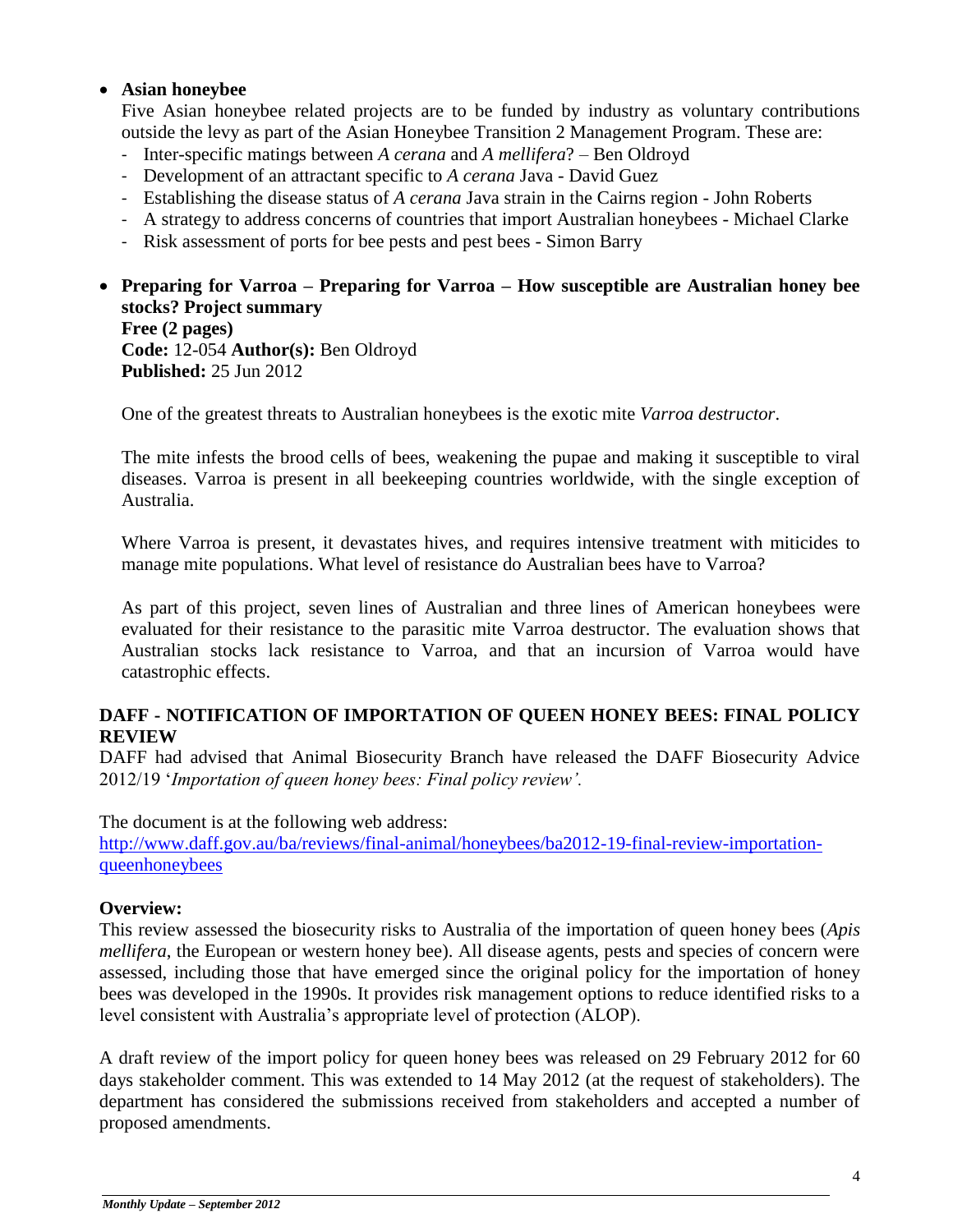The final policy requires that importation be restricted, in the first instance, to countries that can provide a satisfactory level of assurance for certifying to Australia's biosecurity requirements for queen honey bees - Canada, the European Union, Japan, New Zealand and the United States.

The final policy also requires that upon arrival in Australia all imported honey bees undergo postarrival quarantine in a government-approved quarantine facility where a colony derived from imported honey bees will be propagated. The larvae grafted from this colony will be the only genetic material released from quarantine. This will be at the existing Eastern Creek quarantine station until the new bee quarantine facility in Victoria is commissioned.

#### **Key Issues:**

DAFF recognises that there is demand for imported genetic material to improve the productive and disease resistance qualities of local honey bee colonies.

Australia remains free of some major honey bee pests and diseases including varroa mite and the so called "killer bee"— the Africanised honey bee, *Apis mellifera scutellata*, and its hybrids.

In February 2006, importation from the United States was suspended because of the inability to determine whether honey bees from that country contained genes from the Africanised honey bee.

Queen honey bee imports from all sources were suspended in August 2008 over concerns with honey bee colony losses in several countries attributed to the 'colony collapse disorder' syndrome. The review concluded that this syndrome is not of biosecurity concern.

#### **ILLEGAL SUPPLY OF PRODUCTS CONTAINING PARADICHLOROBENZENE (PDB, PCB)**

Supplying and using unregistered products containing Paradichlorobenzene (PDB, PCB) may lead to PDB residues in honey. Residue detections may compromise Australia's trade with other countries.

No products containing PDB are registered by the APVMA for supply in Australia for use in the honey bee industry.

Retailers selling products containing PDB for use in hives to control pests such as moths are supplying unregistered products and are in breach of the Agvet Code.

It is an offence under the Agvet Code to supply unregistered chemical products and monetary penalties apply.

The APVMA encourages public and industry members to submit information on any suspected breaches of the Agvet Code. Such reports will then be treated in accordance with the Compliance Program Operating Principals which can be found on the APVMA website [www.apvma.gov.au.](http://www.apvma.gov.au/)

#### **Background:**

The Australian Pesticides and Veterinary Medicines Authority (APVMA) is a national regulator of agricultural and veterinary chemical products. A product requires registration by the APVMA if it being supplied for a purpose that fits the definition of an agricultural chemical product in the Agricultural and Veterinary Chemicals Code Act 1994 (Agvet Code).

By law you can only supply *registered* agricultural and veterinary chemical products in Australia.